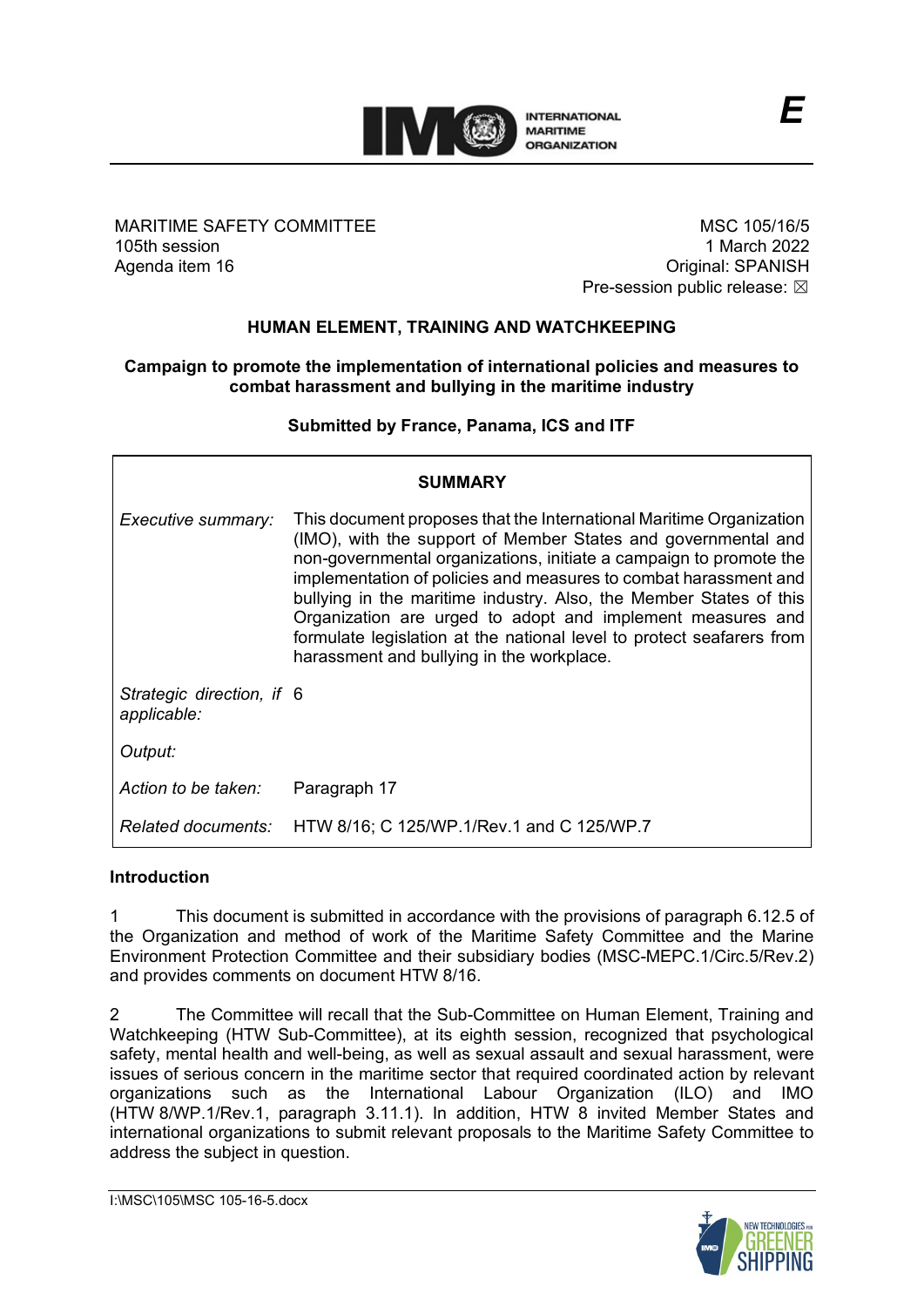3 In view of the need in the maritime industry to implement international regulations and policies to combat harassment and bullying, the Republic of Panama considers it opportune at this juncture to take concrete measures to combat this issue.

## **Background**

4 Harassment and bullying are considered substantial problems in the maritime industry for both men and women, who have been victims of this situation for years. It is important to highlight that seafarers' work performance is affected by direct and indirect workplace, sexual, physical and psychological harassment, putting operations on board ships and the lives of our seafarers at risk.

5 Studies have shown that harassment and bullying in the workplace have been increasing over the years due to the lack of international policies and standards to prevent and address this issue in the maritime industry. An article entitled "Workplace bullying and harassment at sea: A structured literature review", published in December 2016 by Kalmar Maritime Academy, Linnaeus University, Sweden, points out that, since the publication of the first study in 1995, no significant changes have been achieved in this matter.<sup>1</sup> The authors concluded that prevalence rates of workplace harassment and bullying at sea ranged from 8% to 25% of all seafarers and over 50% of these were women, which is alarming.

6 Although many States are implementing policies at the national level, the need for international standards for the maritime industry aimed at protecting seafarers on board is imperative.

7 International bodies such as the International Chamber of Shipping (ICS) and the International Transport Workers' Federation (ITF) have joined forces to address onboard harassment and bullying and have developed guidelines to eliminate them, which undoubtedly serves as a basis for developing international policies to combat onboard harassment and bullying. In addition, it helps seafarers to distinguish the different types of harassment to which they may be exposed and how to deal with them.<sup>[2](#page-1-1)</sup> It should be noted that both organizations have shown interest in addressing this issue as they have determined that both harassment and bullying are unacceptable.

8 It is important to highlight that, while the progress made has not been significant, some steps have been taken within the industry at the international level to protect seafarers; that is why on 8 January 2019 the amendments to Regulation 4.3 of the Maritime Labour Convention, 2006 (MLC 2006) on "Health and safety protection and accident prevention", specifically at Guideline B4.3.1 "Provisions on occupational accidents, injuries and diseases", came into effect whereby the most recent version of the guidelines developed by ICS and ITF (*Guidance on eliminating shipboard harassment and bullying*) should be taken into account in order to enforce the provisions required under Standard A4.3 of the said regulation and require that Governments address harassment and bullying by adopting legislation that guarantees the safety and health of seafarers on board ships that fly their flag.

9 Furthermore, the International Labour Organization, taking into consideration the increase in cases of harassment and bullying in the workplace, adopted in June 2019 at the International Labour Conference (ILC) the first international treaty on violence and harassment in the world of work, which entered into force on 25 June 2021, recognizing that everyone has the right to a world of work free from violence and harassment.

<span id="page-1-0"></span><sup>1</sup> https://www.sciencedirect.com/science/article/pii/S0308597X21005212

<span id="page-1-1"></span><sup>2</sup> https://www.itfglobal.org/media/1279810/harassment-guide.pdf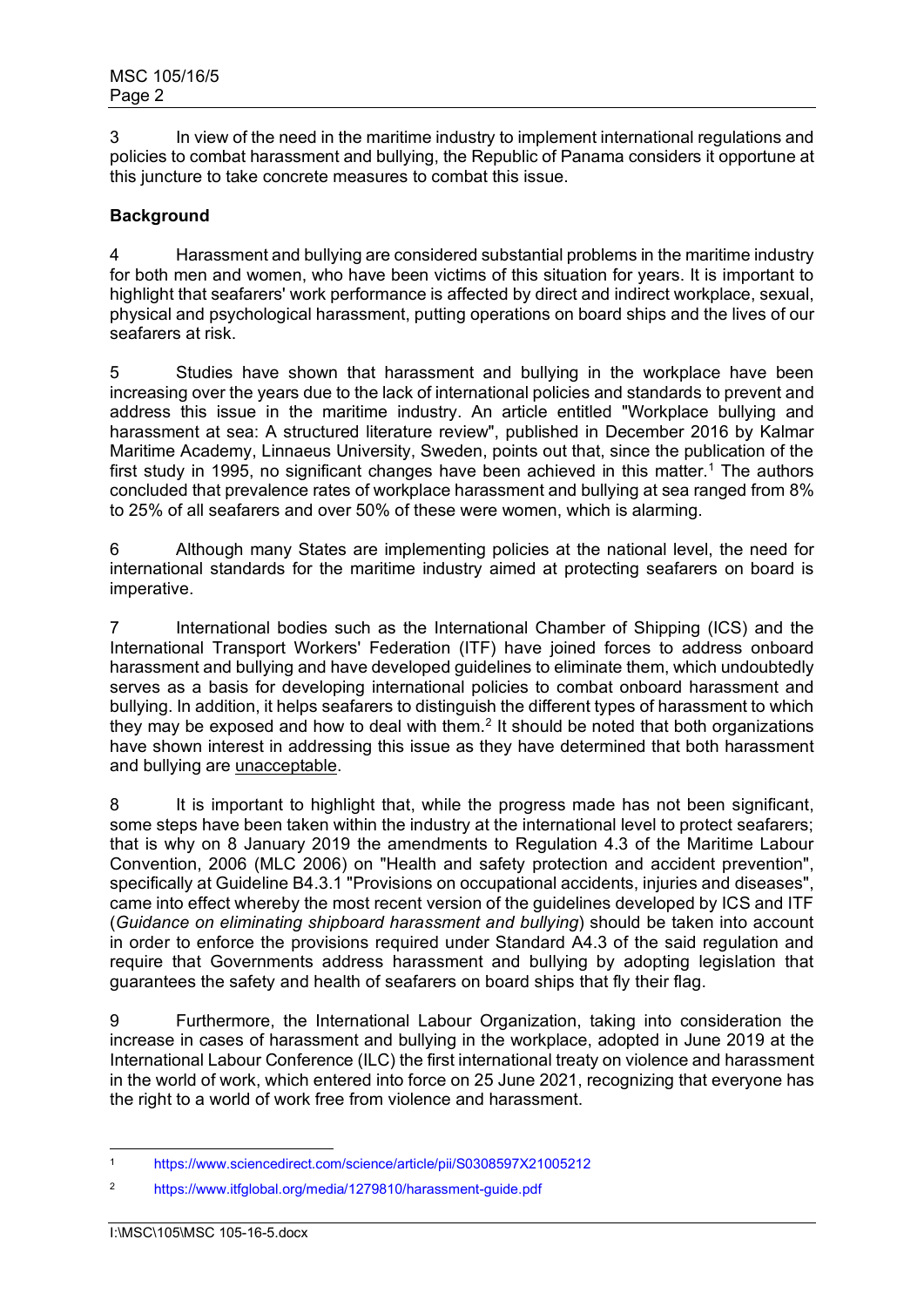10 To date, some actions have been taken to address this situation; however, much remains to be done.

### **Discussion**

11 The International Maritime Organization, through resolution A.1110(30) adopted on 6 December 2017, approved the Strategic Plan of the Organization for the six-year period 2018 to 2023, stating in paragraph 6 of the said resolution that:

"IMO, in all aspects of its work, will take into account the needs and well-being of seafarers and, in doing so, will always attach the utmost importance to education and training, as well as the promotion of gender equality and the empowerment of women."

12 In addition, the Committee will recall that the Council at its 125th session approved the inclusion of a new strategic direction on the human element within the Strategic Plan of the Organization for the six-year period 2018 to 2023, which was adopted by A 32 (2021) through resolution A.1149(32). With the inclusion of SD 6: Address the human element, the Organization highlights the importance of addressing human element-related issues within the Organization, while recognizing that the human element is a key element of the safety of life at sea and the protection of the marine environment.

13 Therefore, IMO must ensure a fair and healthy working environment for seafarers. For this reason, the co-sponsors of the present document would like to highlight the role of the Organization in implementing and promoting measures and standards that ensure the well-being of seafarers on board, with the main purpose of achieving the goals set out in SDG 8: Decent work and economic growth of the 2030 Agenda for Sustainable Development.

14 A series of proposals are set out in the following paragraphs that will serve as a basis for the future work of IMO.

## **Proposal**

15 It is proposed that IMO, with the support of Member States and governmental and non-governmental organizations, initiate a campaign to promote the implementation of international policies to combat harassment and bullying in the maritime industry.

16 This campaign can be carried out through publishing infographics and videos against harassment and bullying on all social networks or digital platforms of the Organization, as was done by ILO to promote the ratification of the Violence and Harassment Convention, 2019; and also through promoting a zero tolerance policy, taking into consideration the potential of social networks for disseminating information and conveying the message worldwide; the main aim being to raise awareness among all parties involved in the maritime sector about this problem, which directly affects people's mental and emotional health and can cause physical injury, social and emotional problems and, in many cases, even death.

#### **Action requested of the Committee**

- 17 The Committee is invited to consider the proposal in paragraph 15 and, in particular, to:
	- .1 invite Member States to implement a mechanism for reporting, monitoring and following up cases of harassment and bullying both on board and ashore;